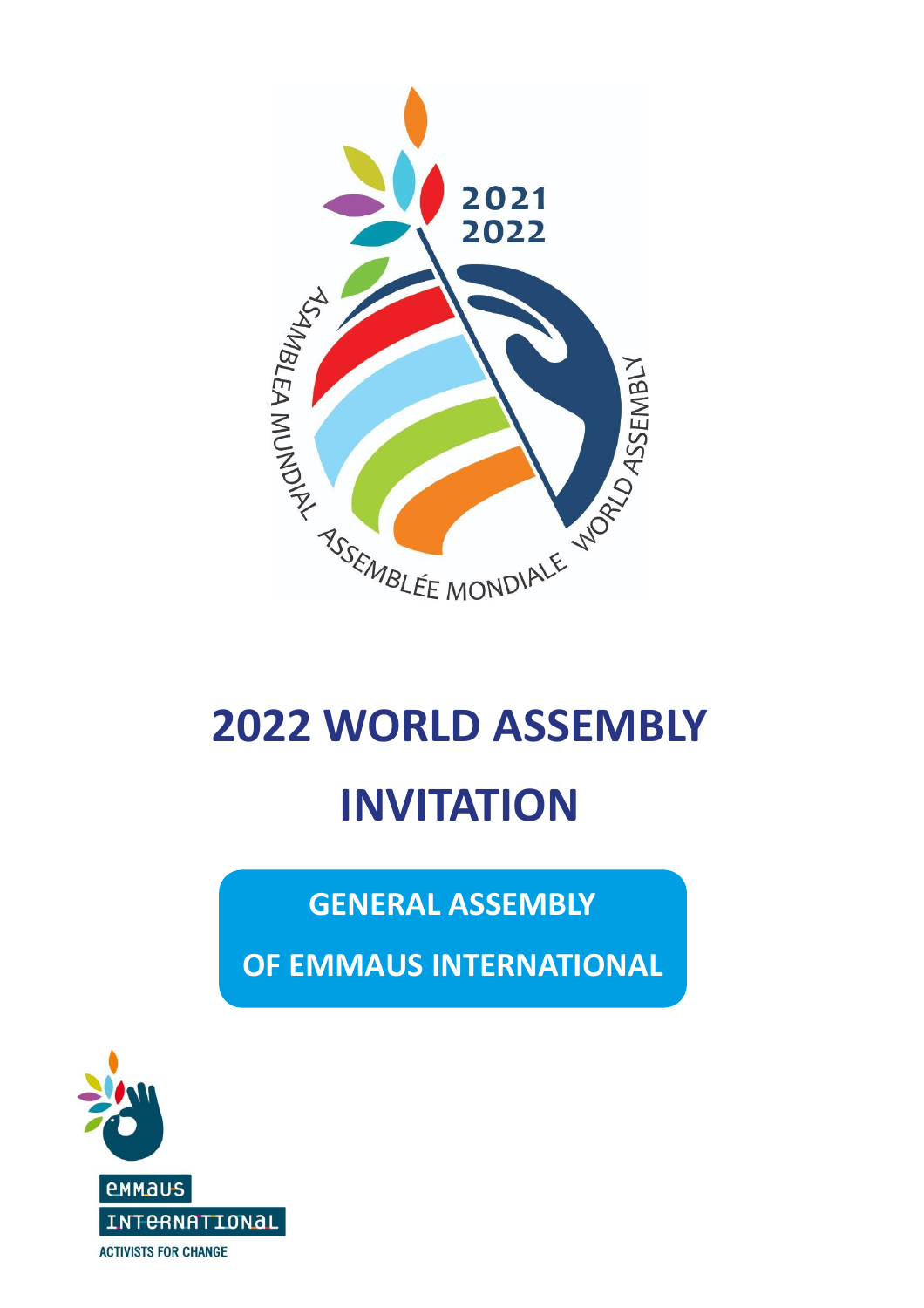

**To all the Emmaus International member organisations** *Copy to Board members, Executive Committee members and the regional secretariats*

Montreuil, 8 February 2022

### **Subject: Invitation to the 2022 Ordinary General Assembly and Extraordinary General Assembly of Emmaus International**

Dear friends,

As the Chair of Emmaus International, I am delighted to officially invite you to the second part of our 2021-2022 World Assembly, which will consist in:

- An Ordinary General Assembly from 9 12 May 2022:
- An Extraordinary General Assembly, on 11 May 2022;
- A public event and visits on 13 May 2022.

As you know, due to the Covid-19 pandemic, the Emmaus International Board had to postpone the World Assembly planned for 2020 to 2021. Subsequently, given the health situation, it decided to organise the first part virtually on 30 November, 1 and 2 December 2021.

**Please find attached to this letter the provisional agenda for the General Assembly. The stakes are high** given than it includes voting on the movement's 2021-2025 guidelines, based on the initial proposals presented during the virtual General Assembly in 2021. We are also planning to hold debates on internal issues related to the life of our movement, such as the statutory amendments that will be subject to the vote during the Extraordinary General Assembly, along with internal and external issues that affect our international movement. These include environmental, economic, social and democratic challenges that are looming today, the responses that we can develop collectively, and the preservation of our common base of values, principles and practices which, since the beginning, have made our movement strong and unique (community, work, welcome, self-sufficiency, solidarity, awarenessraising, co-construction particularly with the most excluded).

The presence of all the Emmaus groups in South America will be a first for our movement. It will be an opportunity to make our voices heard on the continent, alongside the region's groups, during a public event that will be organised in Montevideo on Friday 13 May. We are planning visits to find out more about the Emmaus initiatives on the ground, along with local actions to combat poverty.

To ensure the continuity of debates between the two parts of this World Assembly, **we would like those who will be officially representing their groups in Uruguay to have also attended the virtual assembly in 2021, as far as possible.**



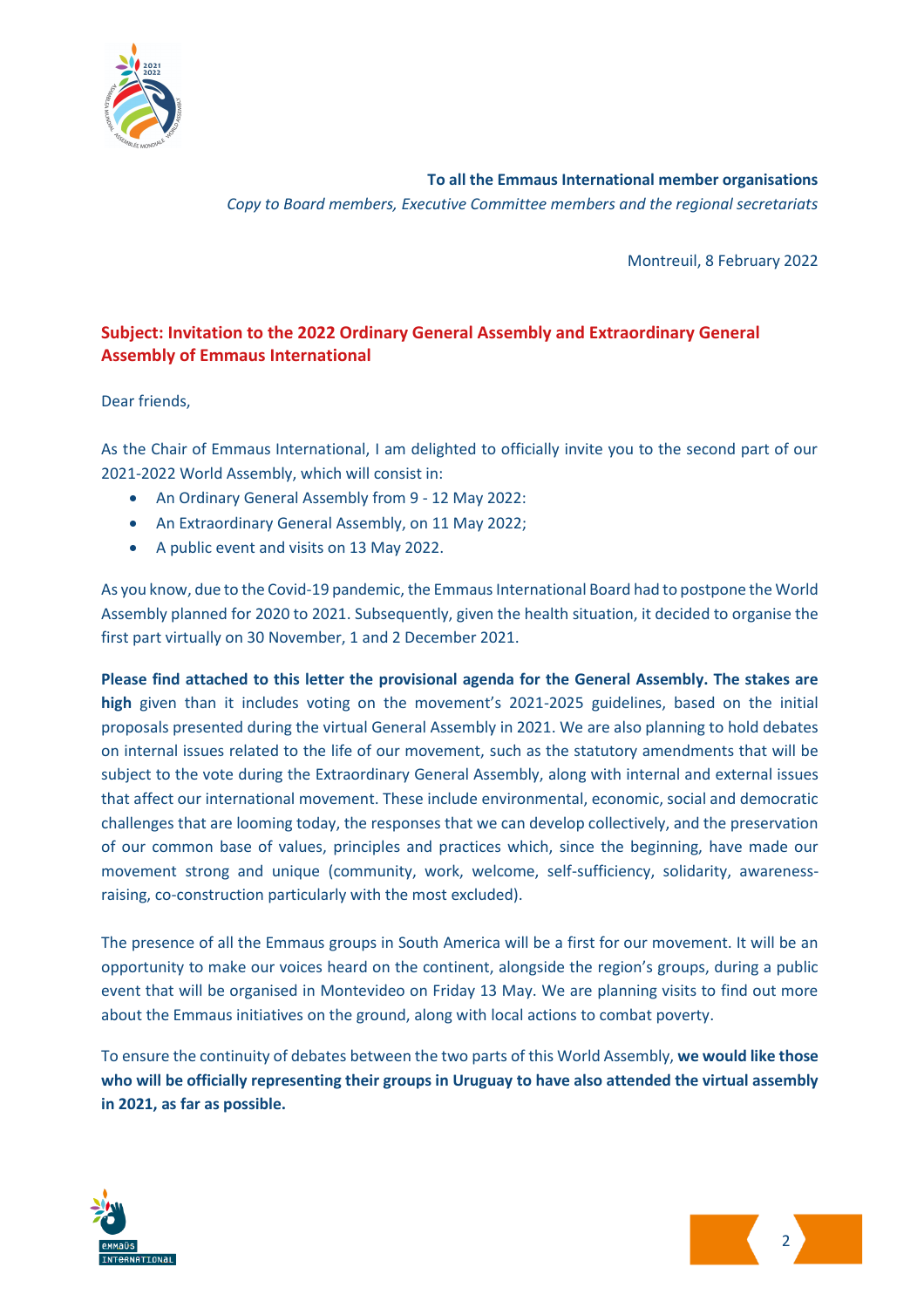

In line with our Statutes, please remember that any proposed additions to the agenda must be submitted at least eight weeks before the first day of the General Assembly (Article 25 of the Statutes), that is, by 14 March 2022 at the latest.

Furthermore, for groups who cannot take part in this General Assembly, I would like to remind you that proxies must be sent in their original or digital format<sup>1</sup> to the Emmaus International head office by 19 **April 2022.**

By way of a reminder, all the groups can take part in the General Assembly, but **only full members have voting rights.** To be able to vote, all member groups must be **up to date with their subscription payments.** Exemptions were granted in 2021 and are pending regularisation.

All requests for partial or total exemptions, along with staggered payment of subscriptions, should be sent to the Treasurer of Emmaus International (tresorier@emmaus-international.org) by 7 March 2022 at the latest.

As with the virtual part, registration for the General Assembly will be online, using the registration form available here:

#### **www.assemblee-mondiale-emmaus.org**

#### **The registration will be opened from 18 February - 4 April 2022.**

To get ready for Uruguay, we would like to ask you to check straight away that you have a valid passport (valid for at least 6 months after the date of the World Assembly), as this is required to obtain a visa. You may also be required to have a full course of vaccinations, and we will let you know what Uruguay's requirements are when the registration opens.

I look forward to seeing you again. We need to meet and must do our utmost to achieve this, while allowing for the constraints caused by the Covid pandemic.

Sending you my warmest regards,

**Patrick Atohoun Chair of Emmaus International**

<sup>1</sup> provided that the person concerned can be duly identified and that it is prepared, communicated and retained in such a way as to guarantee its integrity.